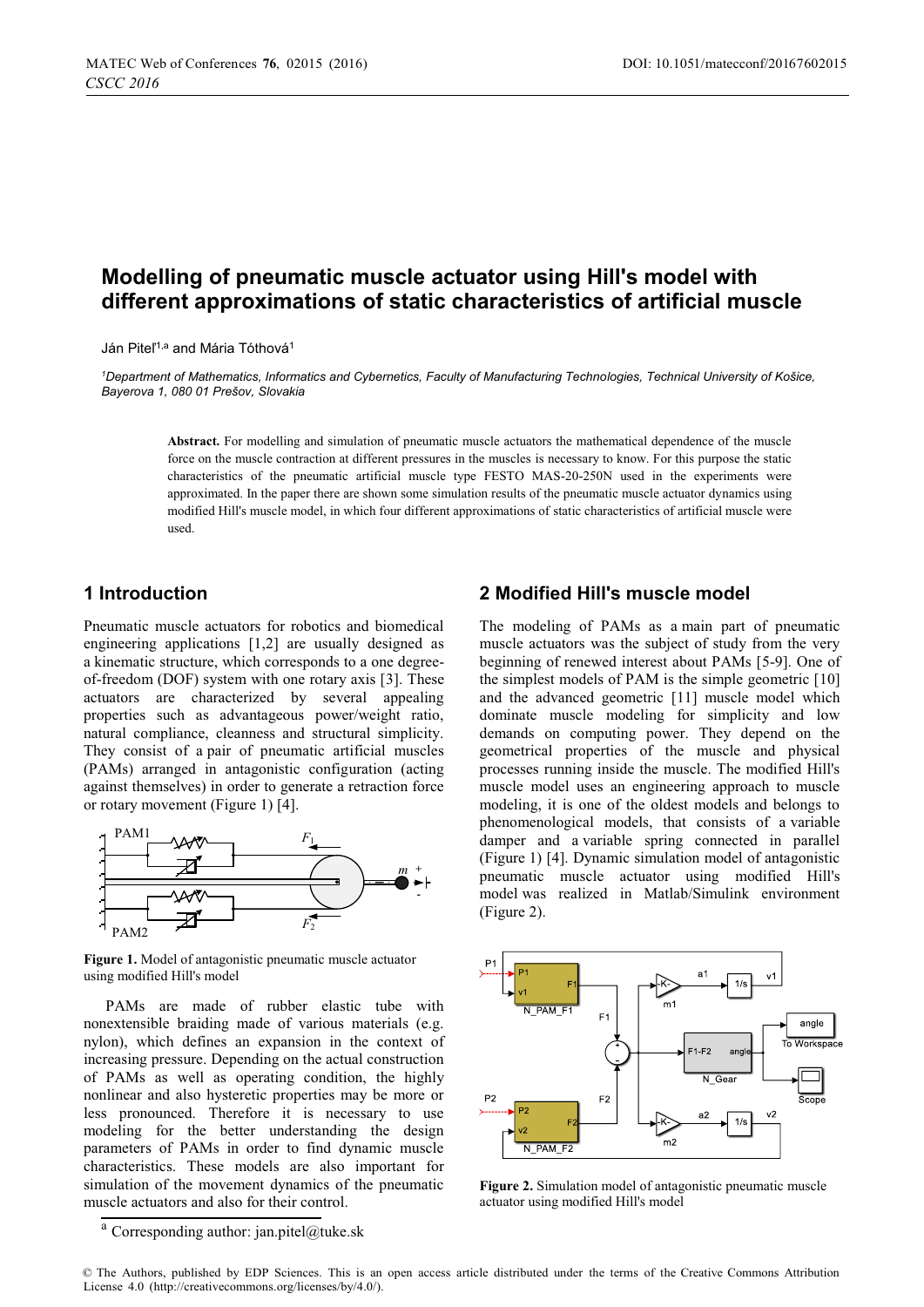The dynamics of the PAM system consists of the series-parallel combination of standard mechanical components [12]. It can be described by the following nonlinear differential equation based on the Newton's second law:

$$
\ddot{y} = \frac{1}{m} \left[ F_E - F_s(\kappa, P) - F_d(\dot{\kappa}, P) \right],\tag{1}
$$

where  $m$  is the moving mass,  $y$  is the muscle displacement [m],  $F_s(\kappa, P)$  is the nonlinear term representing a variable spring force,  $F_d(\vec{k}, P)$  is the nonlinear term representing a damper force,  $F_E$  is the external force [N], *P* is the absolute muscle pressure [Pa] and  $\kappa$  is the muscle contraction (defined as  $\kappa = \kappa_0 + \frac{y}{l_0}$ , where  $\kappa_0$  is the initial contraction [-] and *l*<sub>0</sub> is the initial muscle length [m].

The member  $F_E$  (external force) represents all forces to which a muscle is subjected. It can be for example the gravitational force of a load or the frictional force. In case of use muscles antagonistic connection, it is the force of the other muscle.

The force of variable spring  $F_s(\kappa, P)$  represents an active member in the modified Hill's muscle model and it is described in section 3.

The force of damper  $F_d(\vec{k},P)$  represents a passive member in the modified Hill's muscle model and it is a nonlinear (due to the multiplication) function of the velocity of muscle movement and the muscle pressure [12]:

$$
F_d(\dot{\kappa}, P) = R \cdot P \cdot \dot{\kappa}, \qquad (2)
$$

where *R* is the damping coefficient  $[m^2-s]$ , *P* is the absolute muscle pressure [Pa] and  $\kappa$  is the muscle velocity [s<sup>-1</sup>].

Modified Hill's muscle model does not include internal structure and function of the muscle. PAM in this model generates two types of forces, active *Fs* and passive *Fd*, which together form a resultant force of the muscle (Figure 3). The contractile member in Hill's muscle model is an active source of power which is controlled by the muscle pressure. Then the force of contractile element is a nonlinear function (f(u) in Figure 3) of two variables, contraction and pressure in the muscle [13].



**Figure 3.** Subsystem N\_PAM\_F of the muscle force nonlinearity

## **3 Approximations of the PAM static characteristics**

The muscle force dependence on the muscle contraction and pressure in the muscle (Figure 4) [14] was approximated using available software tools as Matlab Curve Fitting Toolbox and four obtained functions are expressed and used for modeling of pneumatic muscle actuator using modified Hill's muscle model.



**Figure 4.** Static characteristics of PAM type FESTO MAS 20- 200N 12

For practical use, the range of the muscle contraction is limited from 0% to 25%. At lower muscle contractions, the value of muscle force is already very high and it cause excessive stress materials of the muscle. At higher muscle contractions, there is decrease in the generated force very large. Figure 4 shows that PAM type FESTO MAS 20-20xXX can at the pressure of 600 kPa to exert the muscle force up to 2 000 N.

On the basis of physical laws and the geometric parameters of PAM, relation of the static characteristics was derived [7]:

$$
F_s(\kappa, p) = \mu(\kappa) \cdot \pi \cdot r_0^2 \cdot p \cdot (a \cdot (1 - \varepsilon(p) \cdot \kappa)^2 - b) \quad (3)
$$

with member  $\mu(\kappa)$  to obtain better approximation for small values of the pressure:

$$
\mu(\kappa) = a_{\kappa} \cdot e^{-\kappa \cdot c_{\kappa}} - b_{\kappa} \tag{4}
$$

and the member  $\varepsilon(p)$  to obtain better approximation for higher values of the pressure:

$$
\varepsilon(p) = a_{\varepsilon} \cdot e^{-p} - b_{\varepsilon}, \tag{5}
$$

where *p* is the pressure in the muscle [Pa],  $\kappa$  is the muscle contraction [-], coefficients *aε*, *bε*, *aκ*, *bκ*, *c<sup>κ</sup>* were determined using Matlab Curve Fitting Toolbox and values *a, b* have the form [7]:

$$
a = \frac{3}{\tan^2 \alpha_0},\tag{6}
$$

$$
b = \frac{1}{\sin^2 \alpha_0},\tag{7}
$$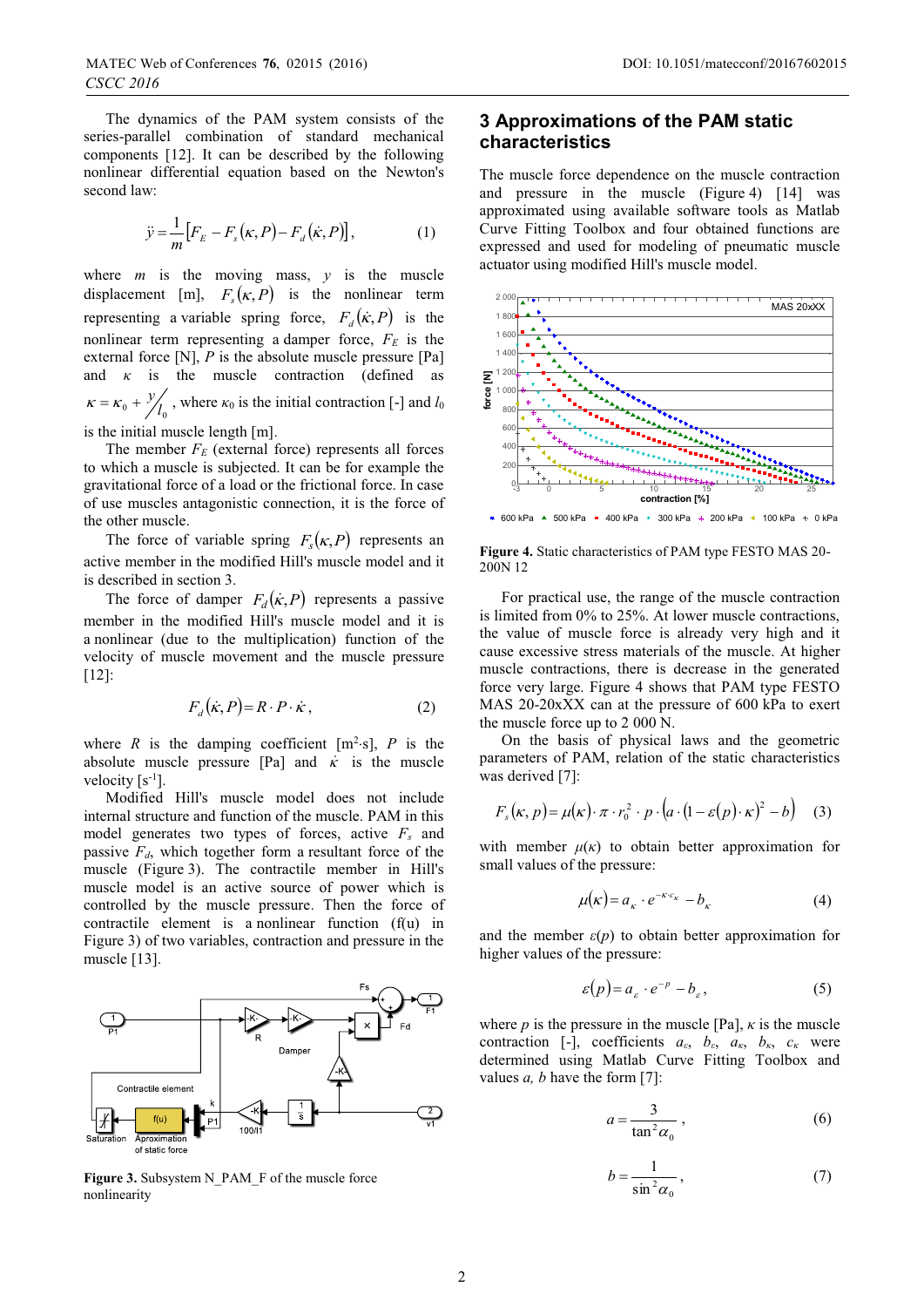where  $\alpha_0$  is the initial angle between the muscle axis and its fibers.

The muscle force as a function  $F_s(\kappa, P)$  of the muscle contraction for different pressures in the muscles can be deducted also from the maximum muscle force  $F_{max}$  [6]:

$$
F_s(\kappa, p) = F_{\text{max}}(\kappa) - (p_{\text{max}} - p) \cdot \left(\frac{a_0 - a_1 \kappa}{a_2}\right),\qquad(8)
$$

where  $p_{max}$  is the maximum and  $p$  is the actual pressure in the muscle [Pa],  $\kappa$  is the muscle contraction [-] and coeficients  $a_i$ ,  $i = 0,1,2$ , were found using Matlab Curve Fitting Toolbox [15].

A fourth-order polynomial function for the response at the maximum pressure  $p_{max} = 600$  kPa was derived for the maximum muscle force  $F_{max}$  and apply [6]:

$$
F_{\text{max}}(\kappa) = b_0 + b_1 \kappa + b_2 \kappa^2 + b_3 \kappa^3 + b_4 \kappa^4 , \qquad (9)
$$

where coeficients  $b_i$ ,  $i = 1,2,3,4$ , were also found using Matlab Curve Fitting Toolbox [15].

The muscle force can be also approximated with a good precision using an exponential function with six different unknown parameters [16]:

$$
F_s(\kappa, p) = (a_1 \cdot p + a_2) \cdot e^{a_3 \cdot \kappa} + + a_4 \cdot \kappa \cdot p + a_5 \cdot p + a_6,
$$
 (10)

where  $\kappa$  is the muscle contraction  $[-]$ ,  $p$  is the pressure in the muscle [Pa] and  $a_i$ ,  $i = 1, \ldots, 6$  are unknown coefficients which values were also found using Matlab Curve Fitting Toolbox [15].

The fourth method applied for approximation was a polynomial approximation. In order to approximate these static characteristics with good accuracy, a fifthorder polynomial function of two variables was used. This polynomial function contains twenty-one coefficients and its form is as follows [17]:

$$
F_s(\kappa, p) = a_{00} + a_{10} \cdot \kappa + a_{01} \cdot p + a_{20} \cdot \kappa^2 ++ a_{11} \cdot \kappa \cdot p + a_{02} \cdot p^2 + a_{30} \cdot \kappa^3 + a_{21} \cdot \kappa^2 \cdot p ++ a_{12} \cdot \kappa \cdot p^2 + a_{03} \cdot p^3 + a_{40} \cdot \kappa^4 + a_{31} \cdot \kappa^3 \cdot p ++ a_{22} \cdot \kappa^2 \cdot p^2 + a_{13} \cdot \kappa \cdot p^3 + a_{04} \cdot p^4 + a_{50} \cdot \kappa^5 +a_{41} \cdot \kappa^4 \cdot p + a_{32} \cdot \kappa^3 \cdot p^2 + a_{23} \cdot \kappa^2 \cdot p^3 ++ a_{14} \cdot \kappa \cdot p^4 + a_{05} \cdot p^5,
$$

where  $\kappa$  is the muscle contraction  $[-]$ ,  $p$  is the pressure in the muscle [Pa] and the values of other coefficients in (11) were determined also using Matlab Curve Fitting Toolbox [15].

## **4 Simulation results**

The designed simulation model of pneumatic muscle actuator based on modified Hill's muscle model was simulated in Matlab/Simulink environment [18] for four different approximations of static force  $F_s(\kappa, P)$ . The simulation results of the actuator arm position for

different approximations of static characteristics are shown in Figure 5 and Figure 6. Responses obtained for approximation using an analytical modeling were created using (3), responses obtained for approximation deducted from the maximum force were created using (8) and (9), responses obtained for approximation using an exponential function were created using (10) and responses obtained for approximation using a polynomial function were created using (11).



**Figure 5.** Dynamic responses of the actuator arm position for different approximations (maximum angle of actuator arm)



--- Approximation Deducted from the Maximum Force of PAM --- Approximation Using an Exponential Function ..... Approximation Using a Polynomial Function

**Figure 6.** Dynamic responses of the actuator arm position for different approximations (different time periods of filling/discharging air pressure into/from the muscle)

It can be stated, that dynamic responses of the actuator arm position obtained by simulation of pneumatic muscle actuator for approximation deducted from the maximum force and using an exponential function are the similar. On the other hand there are some differences in the simulated responses for used analytical approximation and approximation using polynomial function especially in simulation for different time periods of filling/discharging air pressure into/from the muscle (Figure 6).